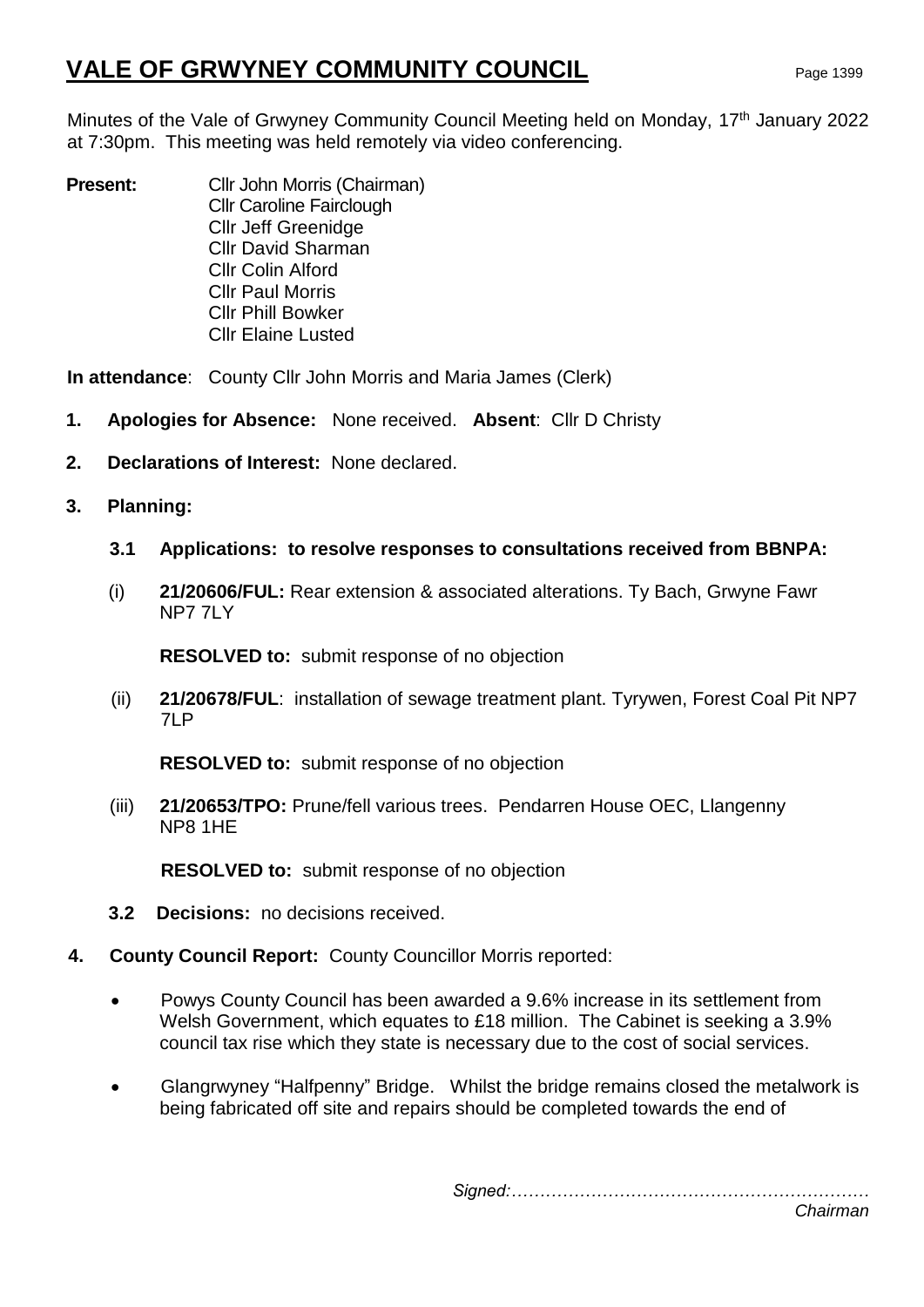# **VALE OF GRWYNEY COMMUNITY COUNCIL** Page 1400

February/beginning of March. Powys County Council is working with Monmouthshire Council to get the bridge and road completed at the same time.

Cllr Bowker informed members work has started on the road, but there is no signage to warn the bridge is closed to pedestrians. Cty Cllr Morris will investigate.

 Flooding – highways are currently clearing drains and are due to clear those in Llangenny, where it flooded previously, and Glangrwyney.

Cllr J Morris reported a blocked drain on Great Oak Road. Cty Cllr Morris said PCC is considering diverting the stream at the top of Great Oak Road (by the substation) to take water down Pregge Lane. He encouraged members to report drains needing clearing.

Members emphasised the need for drains to be cleared regularly believing it was not being done quickly enough.

An overgrown hedge in Grwyne Fechan was reported to cause problems for passing traffic. The clerk was asked to identify its location (ie map reference/photograph).

Cllr P Morris questioned what is happening with health care for Powys residents? There is a suggestion the factures side of Accident & Emergency will move from Merthyr to Mountain Ash (an extra 40 minute drive for Powys residents). Cty Cllr Morris will make enquiries. He suggested the council raise this with the local health board. This was agreed.

*Cty Cllr Morris left the meeting at 19:55*

**5. Minutes:** minutes of the 20<sup>th</sup> December 2022 meeting [Pages 1395 -1398] were approved as a true record (Proposed Cllr Sharman; Seconded Cllr P Morris).

## **6. Clerk's Report: information from the minutes:**

**Military Training in Grwyne Fawr:** A response to the council's complaint is due to be received from HQ 160<sup>th</sup> (Welsh) Brigade. If this is not received within the next couple of weeks the Clerk will make further enquires.

**Five Councils Meeting:** a draft agenda has been issued for the 27<sup>th</sup> January 2022 however the meeting may be postponed due to Covid. Crickhowell TC will confirm following their January meeting.

## **7. Himalayan Balsam: to receive up-date/consider funding request.**

The additional information requested was received just prior to the meeting - too late for members to make an informed decision on whether to support the application. It was agreed to defer discussion to the February meeting.

## **RESOLVED to: defer discussion to the February meeting.**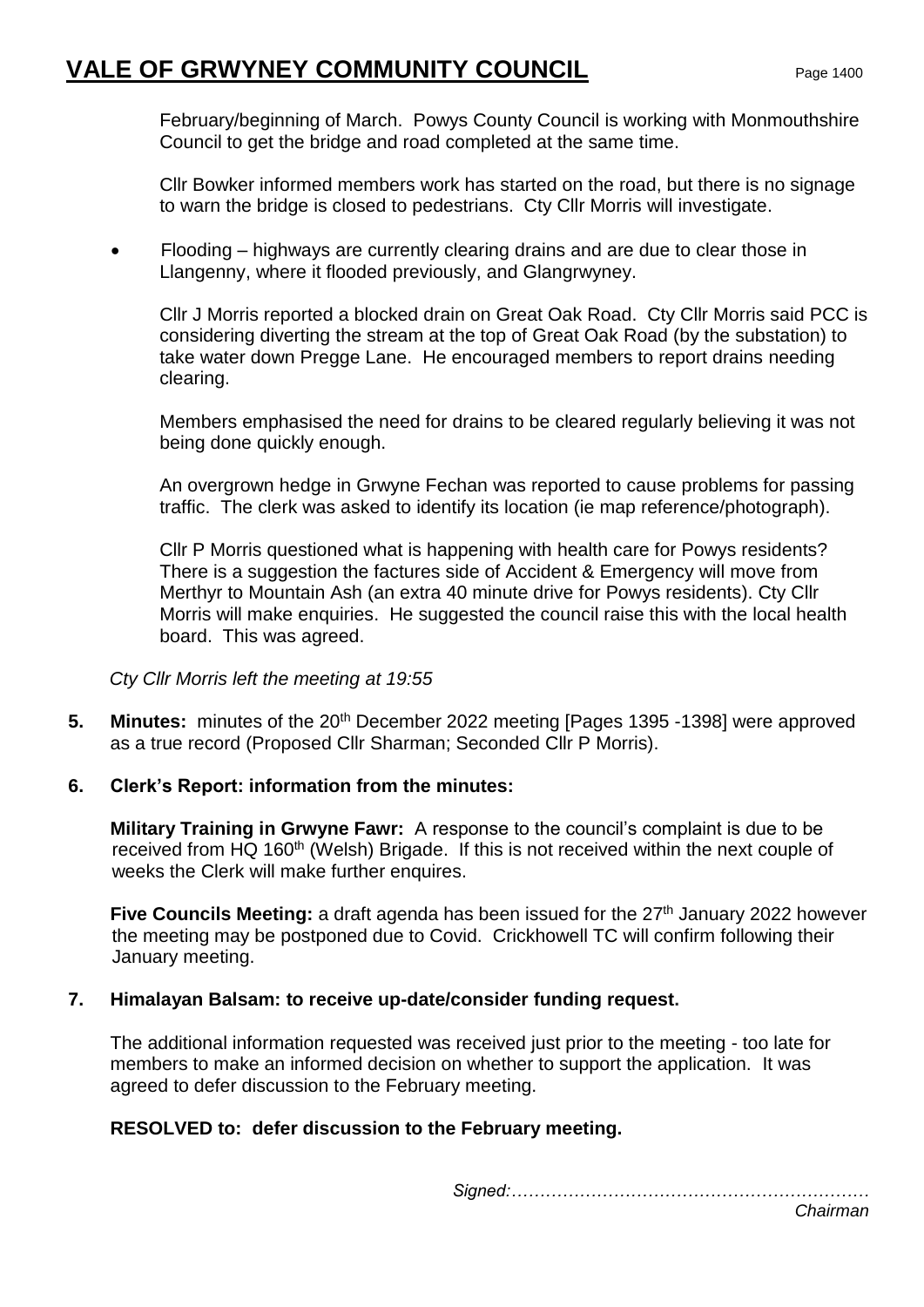# **8. Llanbedr Nature Garden/Hedge to Allotments: to discuss future maintenance**

Wales & West Housing Association is arranging for its contractor to drop some woodchip off in Llanbedr when next working in the area so the council can renew the path.

Cllr J Morris will speak to the contractor regarding the allotment hedge.

# **9. Speeding in Glangrwyney: to receive up-date**

Members noted James Evans MS's response to the council's request for help in combating speeding in Glangrwyney. His offer to attend a meeting was welcomed. It was suggested meeting in Glangrwyney so the problem can be witnessed first-hand.

# **ACTION: a meeting to be organised with James Evans MS.**

## **10. Retrospective Planning: to receive up-date**

Cwmdu Community Council has confirmed it supports sending a letter to Julie James MS (as previously agreed).

# **ACTION: Clerk to send letter to Julie James MS.**

**11. Consultation on the Local Government and Elections (Wales) Act 2021: to consider response**.

It was agreed to defer discussion.

# **RESOLVED to: defer to the February meeting.**

## **12. Queen's Platinum Jubilee: to discuss how to commemorate**

Members discussed ways of commemorating the Queen's Platinum Jubilee. Suggestions included lighting beacons and planting trees, possibly 70 to commemorate each year of her reign, with plaques to record significant events. Trees to be planted in either spinneys, or in a trail from Glangrwyney Hall to Partrishow Church. Cllrs P Morris and Lusted volunteered to identify suitable planting locations and research funding avenues.

# **ACTION: Cllrs P Morris and E Lusted will make enquiries and report back**

## **13. Information from Members to be included in the next Agenda**

- Queen's Platinum Jubilee
- Local Government and Elections (Wales) Act 2021
- Retrospective planning
- Himilyan balsam

## **14. Finance:**

14.1 The following items were approved for payment: (Proposed; Cllr Sharman;